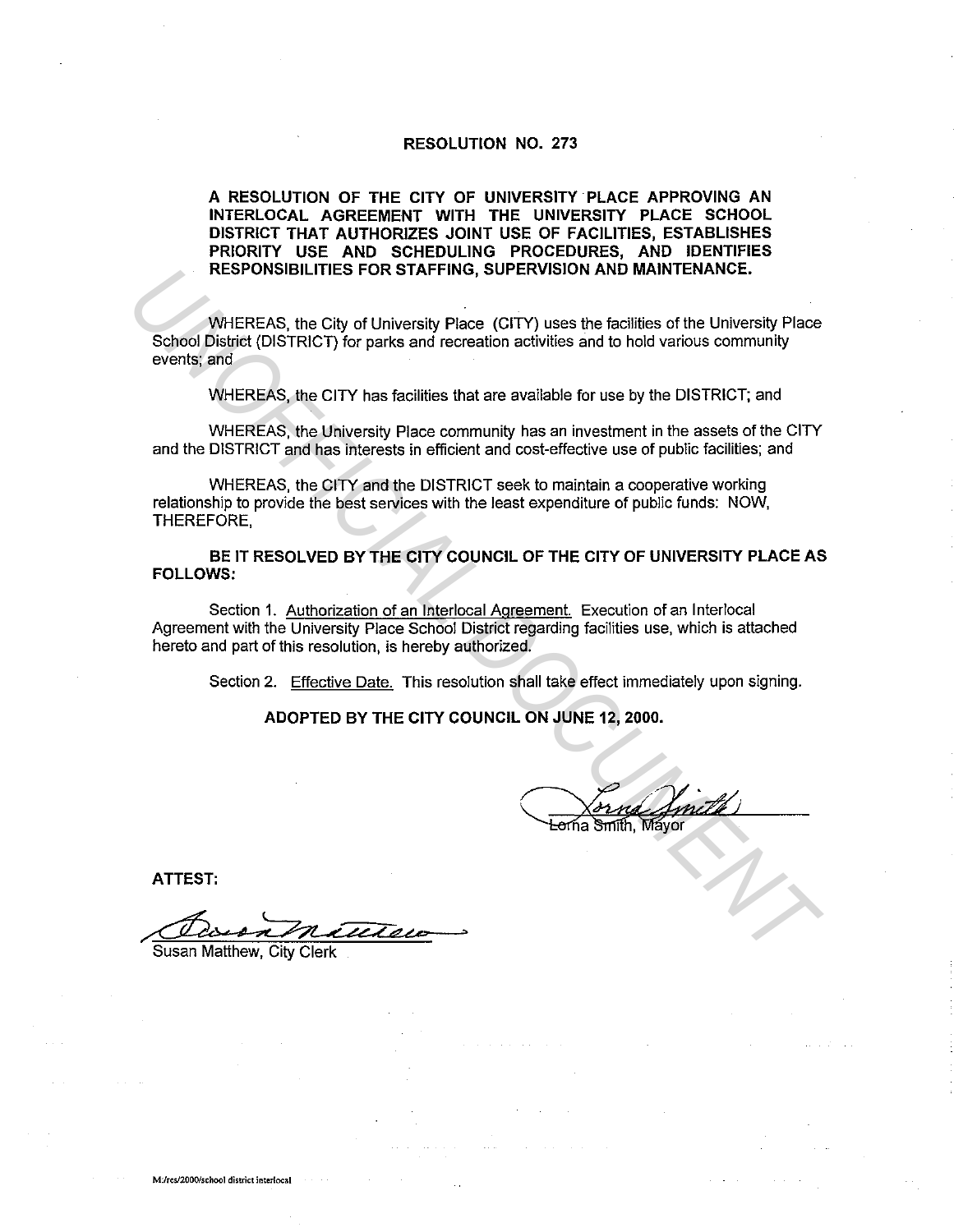# INTERLOCAL AGREEMENT BETWEEN THE CITY OF UNIVERSITY PLACE AND UNIVERSITY PLACE SCHOOL DISTRICT #83

## Purpose

- To encourage a cooperative working relationship between the City of University Place and University Place School District.
- To provide the best possible education and recreation programs for the community.
- To provide the best services with the least possible expenditure of public funds.
- To provide maximum programming opportunities for the residents of University Place.
- To allow and encourage the City of University Place and University Place School District to work together in planning and developing facilities for joint use.

This agreement is between the City of University Place, hereinafter called "City" and the University Place School District #83, hereinafter called "District".

#### 1. Availability of Facilities:

The District shall make all District facilities available to the City for community events, activities, and programs when these facilities are not needed to conduct District programs and are suitable for the events, activities, and programs being scheduled. **To encourage a cooperative working relationship between the City of University Place and University Place Scholo Bistrict.<br>** *To provide the best possible education and recreation programs for the communit To provide the b* 

The City shall make all City facilities available to the District for school events, activities and programs when these facilities are not needed to conduct City programs and when such facilities are suitable for the events, activities, and programs being scheduled.

The use of selected facilities shall be in accordance with City and District use policies.

#### 2. Priorities and Scheduling

The first priority for use of all District facilities shall be District sponsored events and programs, the second shall be activities and programs of the City.

The first priority for use of City facilities shall be City sponsored events and programs, the second shall be activities and programs of the District.

Other user groups will be prioritized according to guidelines established by each agency.

The District facilities to be used shall be requested in writing by City staff or designated representative, as required by all non-district user groups. Each request will be submitted on the District's official "application to use school facilities" form and must be submitted within the quarterly timelines set forth by the District.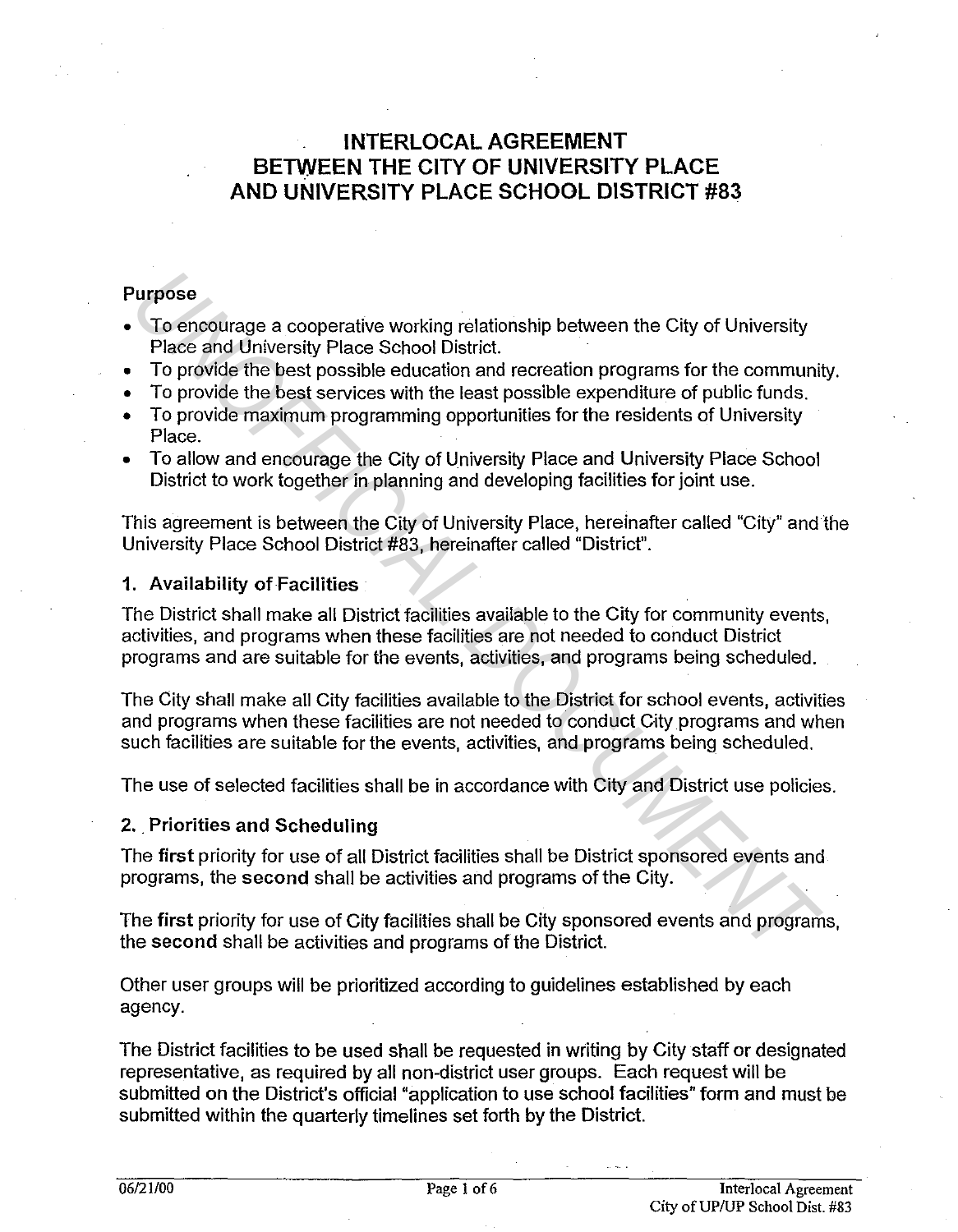Quarterly timelines will apply to all school facility requests except for the District's theater. Request for. theater use will be at least six months to one year in advance to allow for advertising and preparation of major plays and events.

The City facilities to be used shall be requested in writing by the Superintendent of Schools or designated representative. Each request will be submitted on a City "facility agreement use contract".

Specific information shall be outlined on each application form. This information shall include name, address and phone number of a contact person, facilities to be used, number of people attending, special equipment needed, and dates and times requested. The form will also include a section for confirmation, authorization, facility costs and comments. **Expection and Solution** shall be outlined on each application form. This information shincleds rame, address and phone number of a contact person, facilities to be used number of people attending, special equipment needed

A schedule for the use of School District facilities will be arranged in advance, on a quarterly basis, to avoid conflict between recreational and school use.

The City and all other groups, agencies and individuals requesting use of District facilities will submit applications in accordance with the following quarterly schedule:

- 1. Fall Season (September 1 through November 30) Submit requests by August 1.
- 2. Winter Season (December 1 through February 28/29) Submit requests by November 1
- 3. Spring Season (March 1 through May 30) Submit requests by February 1
- 4, Summer Season (June 1 through August 30) Submit requests by May 1

After the submission dates have passed all new programs and activity requests will be scheduled and approved on first come, first serve or availability basis. Specialized or long-range requests not pertaining to the quarterly schedule will be allowed by mutual agreement between City and District.

The facilities use forms showing confirmation and/or special instructions will be returned within 10 business days after the submission due dates. Once an activity or program is scheduled, such reservations shall be honored, unless it is mutually agreed upon by both the City and District to alter or reschedule these arrangements. Either party will notify the other as far in advance as possible if activities and events must be canceled.

## **3. Supervision and Staffing**

Each party agrees to provide adequate personnel to supervise its activities that take place on the other's property. Either agency may ask the other agency to clearly determine and define the number of staff required and the role expected of the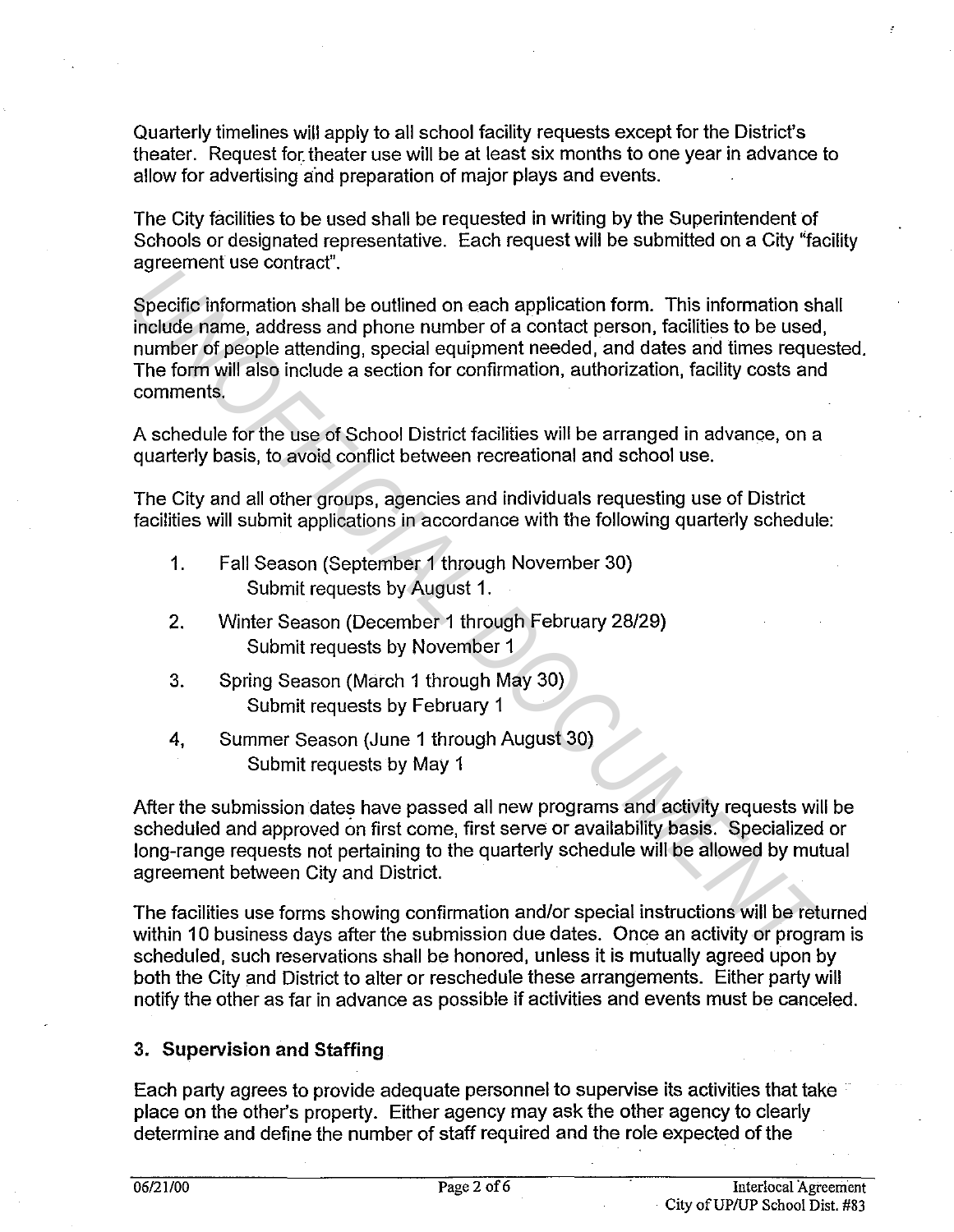supervisor and staff before the final space assignment is made. If it is determined by the host agency that supervision is not adequate, the host agency reserves the right to supervise the other agency's activities and the cost of the supervision will be billed to the agency sponsoring the event.

Prior arrangements may be made for facility use during non-regular work hours · including evenings, weekends, holidays, and summer vacation at both District and City facilities.

Additional staff and/or equipment may be required at user's expense when facilities are not normally open or when facility staff is asked to perform services outside of their normal duties. Costs will be determined at time of scheduling and confirmation.

Routine custodial services shall be provided during facility use at no extra cost to the City or District, except in such instance where other specific arrangements are necessary or agreeable. Arrangements for custodial service during weekends or nonregular work hours will require payment of services according to standard fee charges.

Security and crowd control are the responsibility of the party using the property, and said party shall ensure that good order is maintained at all times. Each party assumes full responsibility for the conduct of persons on the property who are participating in a program or who have been invited by said party. This responsibility also includes cost of, repair to, or replacement of property damaged or destroyed by the acts or omissions of the user, its agents, or those invited on the premises. maturing eventures, weekentus, holidays, and staining vacadion at dom bistinct and constant<br>Additional staff and/or equipment may be required at user's expense when facilities.<br>Additional staff and/or equipment may be requ

The party utilizing the facility will be responsible for its own program set up and breakdown, unless otherwise determined at the time of scheduling. Only authorized facilities will be used and all areas will be left neat and clean.

### **4. Utilities**

The agency owning the facility shall furnish all necessary utilities except as otherwise specified.

## **5. Equipment and Supplies**

Major equipment used in conducting the programs shall for the most part be furnished by the owning agency, except consumable equipment and supplies which shall be paid for by the using agency. Requesting agency must submit in writing specific equipment needed for facility use. Sharing of each other's equipment for special use or events by both parties should be encouraged. If damage is done to a piece of equipment, the party utilizing it shall repair or replace it.

### **6. Maintenance and Repairs**

If the City makes improvements on the District's property, the City shall be responsible for keeping the improvements in good maintenance and repair; likewise if the District makes improvements upon City-owned property, the District shall be responsible for maintenance and repairs. This provision does not preclude the parties from making special agreements that may result in cost savings or other efficiencies.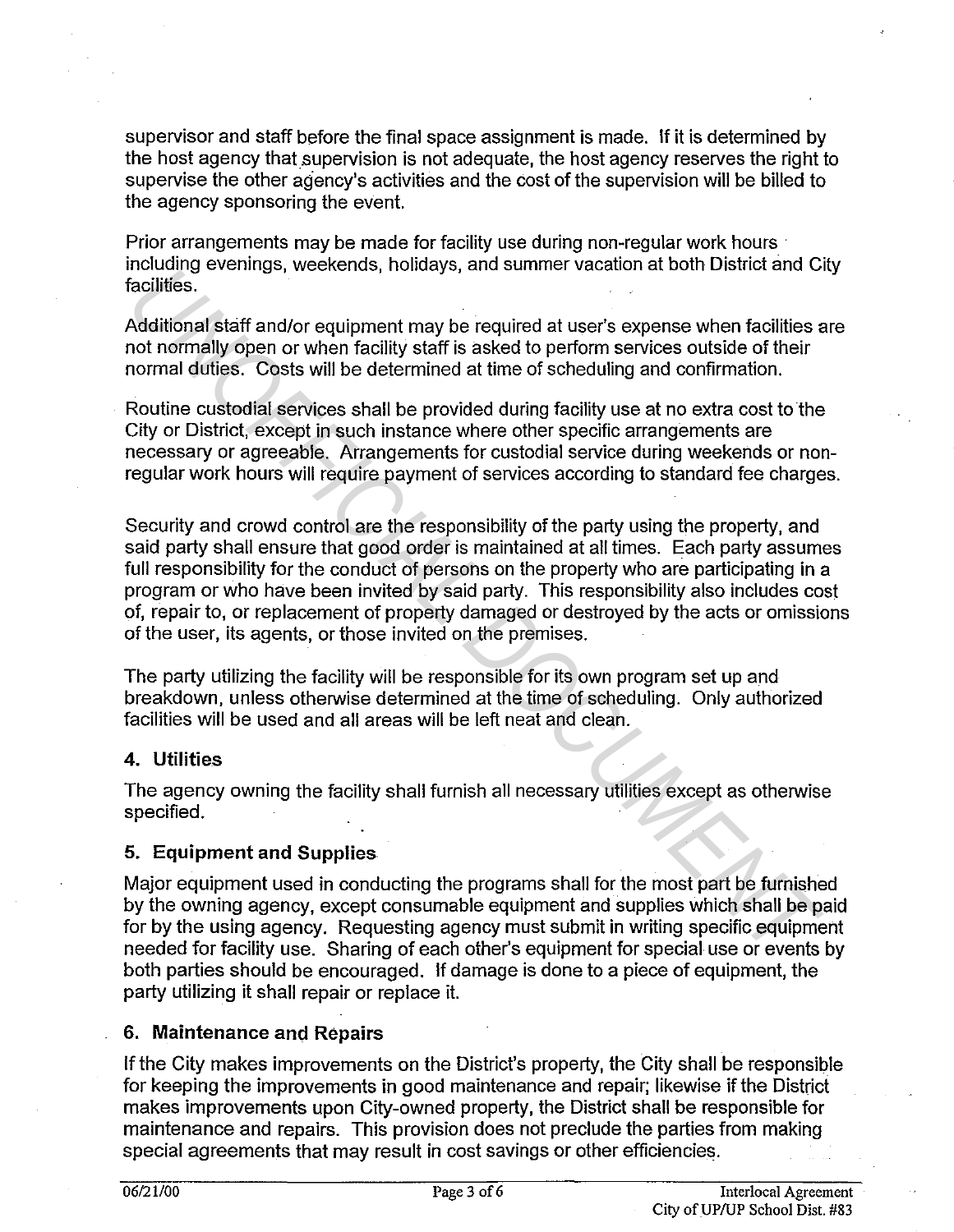#### 7. Inspections

Each party retains the right to enter onto the property, at any reasonable time, to inspect the property, programs, and participants to insure compliance with use agreements.

#### 8. Maintenance Fees

The City and District will be allowed to set fees to cover maintenance costs of field use. Maintenance fees will be reviewed annually based on use.

#### 9. Costs.

Either party may charge participants a user fee for a specific program, activity or event.

The City or District may charge the other for an activity or event that is beyond the scope of this agreement.

Cost to be charged to the City or District must be listed and justified in writing at the time the application is approved.

#### 10.Advertising

The City may utilize District public information methods (flyer distribution, student packets, newsletters, announcements, reader boards, etc.) for program announcements and advertisement as long as the City, at its cost, provides all the materials and information in a timely manner. The City must also follow rules and procedures set up by the District for proper review and distribution of materials. *Underlyine State State State State State State State State State State State State State State State State State State State State State State State State State State State State State State State State State State State* 

Any posting of advertising matter of any kind on City or District property shall be approved by the City or District and in places designated by the City or District.

When joint programs are sponsored, each party will share in public acknowledgement.

#### 11. Long Range Planning

The City and District, by cooperative agreement, will offer assistance/advice regarding recreational use to any future design and construction of any new school or park site and/or renovations to existing facilities placed within each other's property.

#### 12. Liability

Each party agrees to indemnify, save, and hold harmless the other and all its officers, . agents, volunteers, and employees from any claims, costs, expenses, or liability (including legal costs and reasonable attorney's fees) for any and all claims for damages or injuries to third parties which arise from each party's own comparative negligent acts or omissions. Each party shall assume all cost of its defense and shall pay all resulting judgments that may be obtained against it or its agents or employees. Further, each party has insured against its own liability and will promptly notify the other of any material changes in such coverage.

Any claims for liability arising out of the failure to maintain the facilities or keep them in good structural repair, unless such failure is caused by the acts of the user, its agents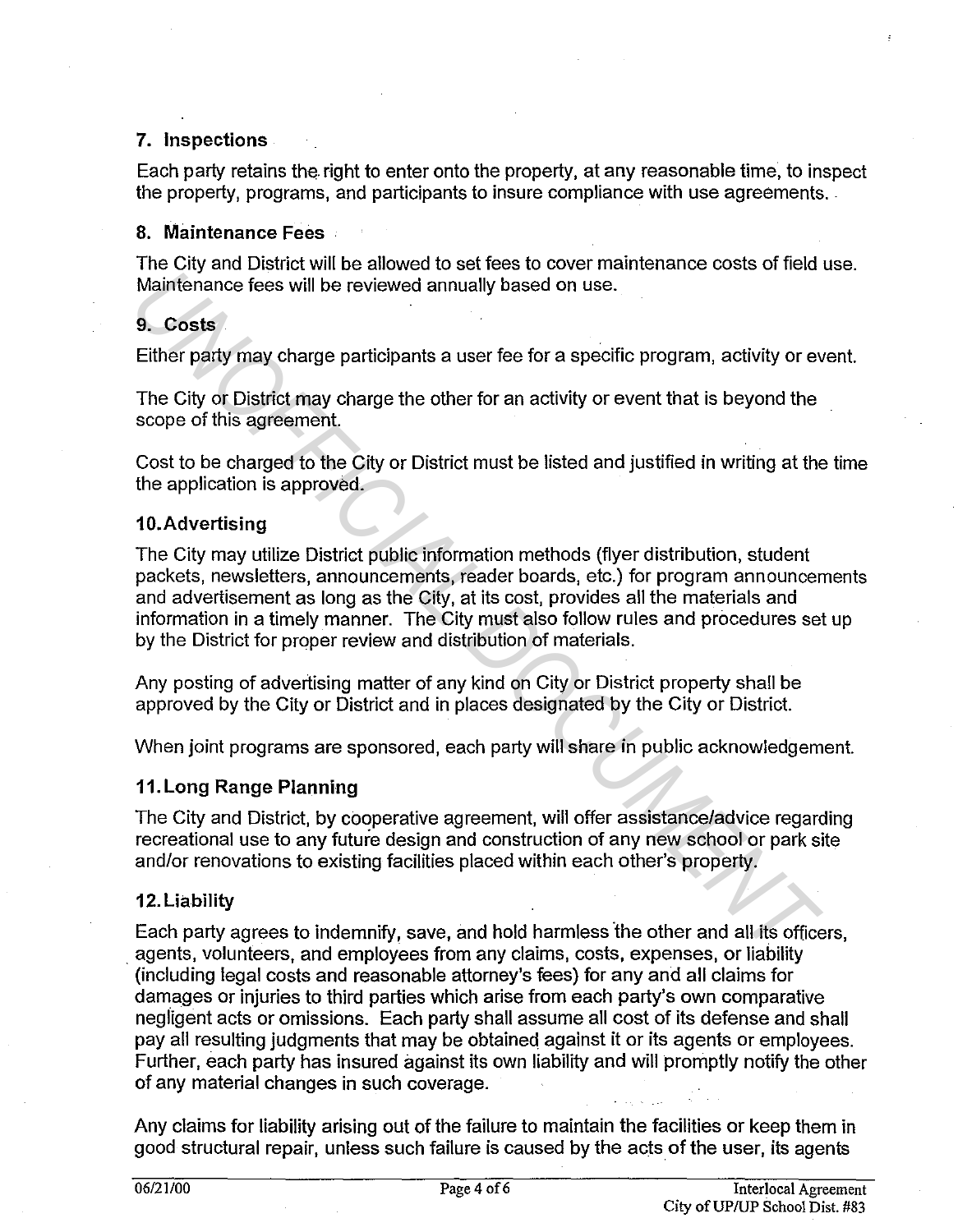employees or invitees, shall be the responsibility of the owner and indemnification by the user herein shall not include such claims.

The City shall defend, indemnify and hold the District, its officers, officials, employees, and volunteers harmless from any and all claims, injuries, damages, causes of action, losses, costs (including attorney fees), suits or judgements arising out of the use of the District vehicles, while in the care, custody and control of the City, in connection with this agreement, except to the extent that the acts or omissions arise out of the sole negligence of the District.

#### **13. Incidents**

Incidents involving damage to equipment or facilities, or injuries to a person must be reported immediately. City staff shall complete an incident or accident report form. This form will include date, time and location of incident, estimated cost from loss or damage, specific description of incident, and names of all involved including witnesses. Copies will be given to the City (Parks Manager or PCD Director) and District (Superintendent or designee).

#### **14. Insurance**

It is hereby understood and agreed that whenever either party to this agreement shall. use, operate, or has the care, custody or control of any facility owned by the other party, the party using the facility may bear risk for loss or damage to the facility being used, and shall obtain and maintain and provide proof of public liability insurance in an amount no less than \$1 million dollars combined single limit per occurrence public liability coverage for the duration of this agreement. Each party hereto agrees to bear the risk of loss and agrees to indemnify the other to the extent of liability arising out of that party's use, occupancy, or control of the property. Unstrict Venicless, while in the care, custody and control or the Gity, in connection with<br>this agreement, except to the extent that the acts or omissions arise out of the sole<br>This agreement, except to the extent that the

#### **15. Disputes**

In the event of any dispute or difference of opinion arising from this agreement or any provision thereof, or if there are questions regarding the requirements for use and/or payment of any facility for the purposes of this agreement, the dispute or difference shall be resolved by the City Manager or his/her designated representative, and the School District Superintendent or his/her designated representative.

#### **16.Terms**

The term of this agreement shall be five years. Either party may request an annual review with options to revise and amend. Agreement to modify the terms of this interlocal must be accepted in writing by both the City and District. Either party may terminate this agreement with a written notice to the other party at least 90 days prior to expiration.